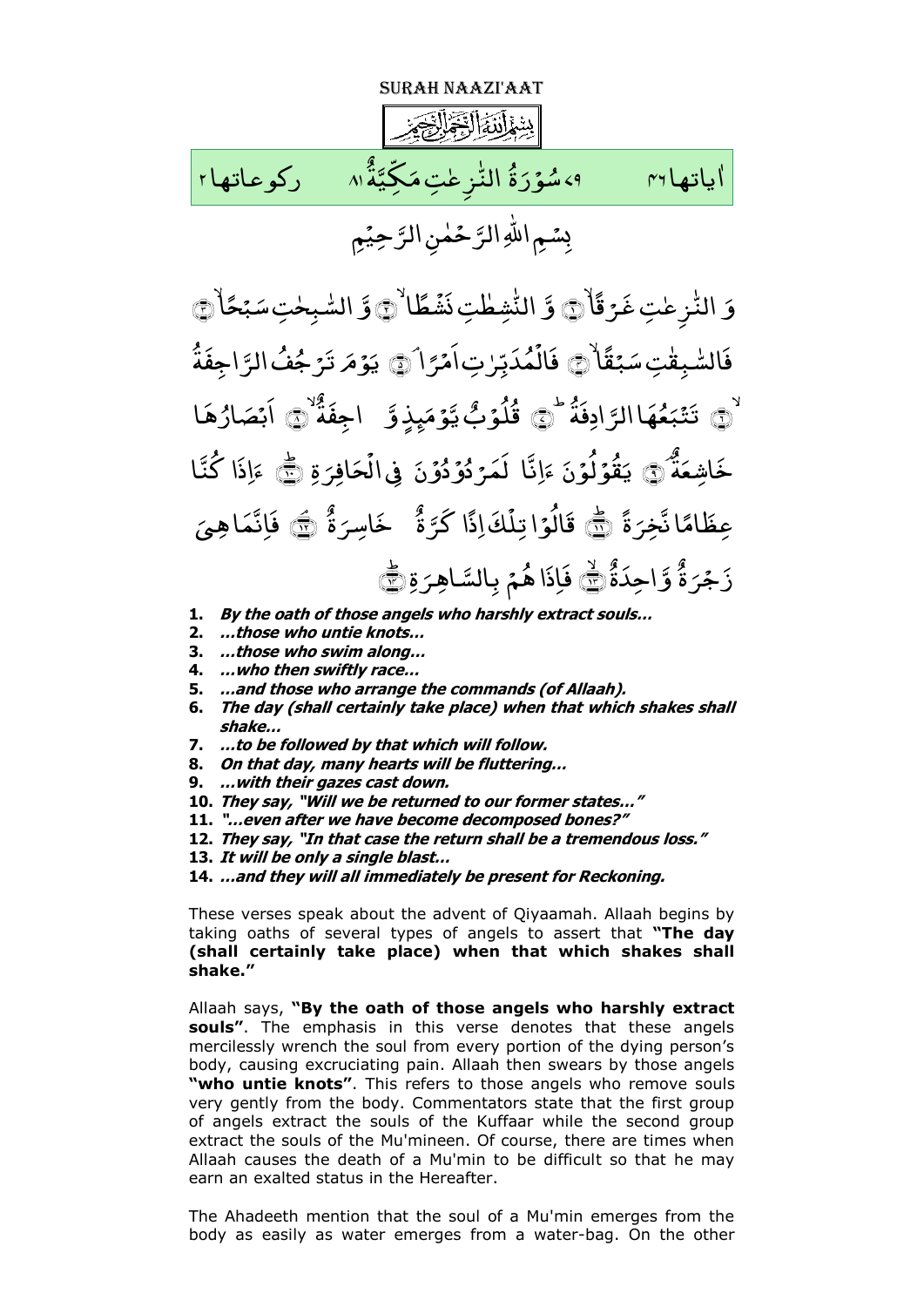hand, when a Kaafir has to leave this world for the Hereafter, darkfaced angels descend from the heavens. They carry with them sack cloth and appear before him as far as the eyes can see. Then the angel of death himself comes, sits by the head and says, "O foul soul! Emerge towards Allaah's anger!" The soul then disperses throughout the body in an attempt to escape. Thereafter the angel of death forcefully extracts the soul, just as wet wool wrapped around a skewer is forcefully removed. When the angel of death removes the soul, the other angels, without losing a split second, grab hold off the soul and wrap it in the sack cloth. ["Mishkaat" Pg. 142]

Allaah Ta'aala then takes an oath by those angels **"who swim along"**. Commentators state that this refers to the fluid and swift movement of the angels as they transport the soul of the Mu'min to the heavens. Thereafter, Allaah swears by the angels **"who then swiftly race"** off with the souls of people once Allaah instructs them where to take the souls. Once the decision is made and the instruction issued, the angels hasten to **"arrange the** (fulfilment of the) **commands (of Allaah)."** 

The above oaths are taken to assert that **"The day (shall certainly take place) when that which shakes shall shake"**. This verse refers to the Day of Qiyaamah and **"that which shakes"** refers to the first blowing of the trumpet, which will violently shake everything. The first blowing of the trumpet will be **"be followed by that which will follow"** i.e. by the second blowing of the trumpet.

Describing the condition of people on the Day of Qiyaamah, Allaah says, **"On that day, many hearts will be fluttering with their gazes cast down."** Allaah then quotes what the Kuffaar used to say about Qiyaamah. They say, **"Will we be returned to our former states even after we have become decomposed bones?"** The Kuffaar regard the advent of Qiyaamah as something farfetched and cynically ask this question. They also say **"In that case the return shall be a tremendous loss."** The Kuffaar said that if Qiyaamah were to take place as Rasulullaah (sallallaahu-alayhi-wa-sallam) said, they would be ruined because they will then suffer the punishment for their rejection. However, this statement was also intended to mock the belief of Qiyaamah because the Kuffaar did not even have a vague belief that Qiyaamah could be a reality. If they did have the concern that they may have to suffer a loss, they would not have behaved as badly as they did.

Even if a dishonest person warns people not to go to a certain place because there is a large snake there, people would be very cautious to go there because they fear for their safety. If the Kuffaar during the time of Rasulullaah (sallallaahu-alayhi-wa-sallam) believed that the possibility of Qiyaamah could exist, they would have been foolish to make the claims they did when they knew Rasulullaah (sallallaahu-alayhi-wa-sallam) to be an honest person.

**"It will be only a single blast and they will all immediately be present for Reckoning."** Although the Kuffaar regarded the advent of Qiyaamah to be something farfetched and impossible, it is an extremely simple matter for Allaah. When Allaah issues the command, all it takes for people to be resurrected for Qiyaamah is a single blast of the trumpet and everyone will present themselves without delay.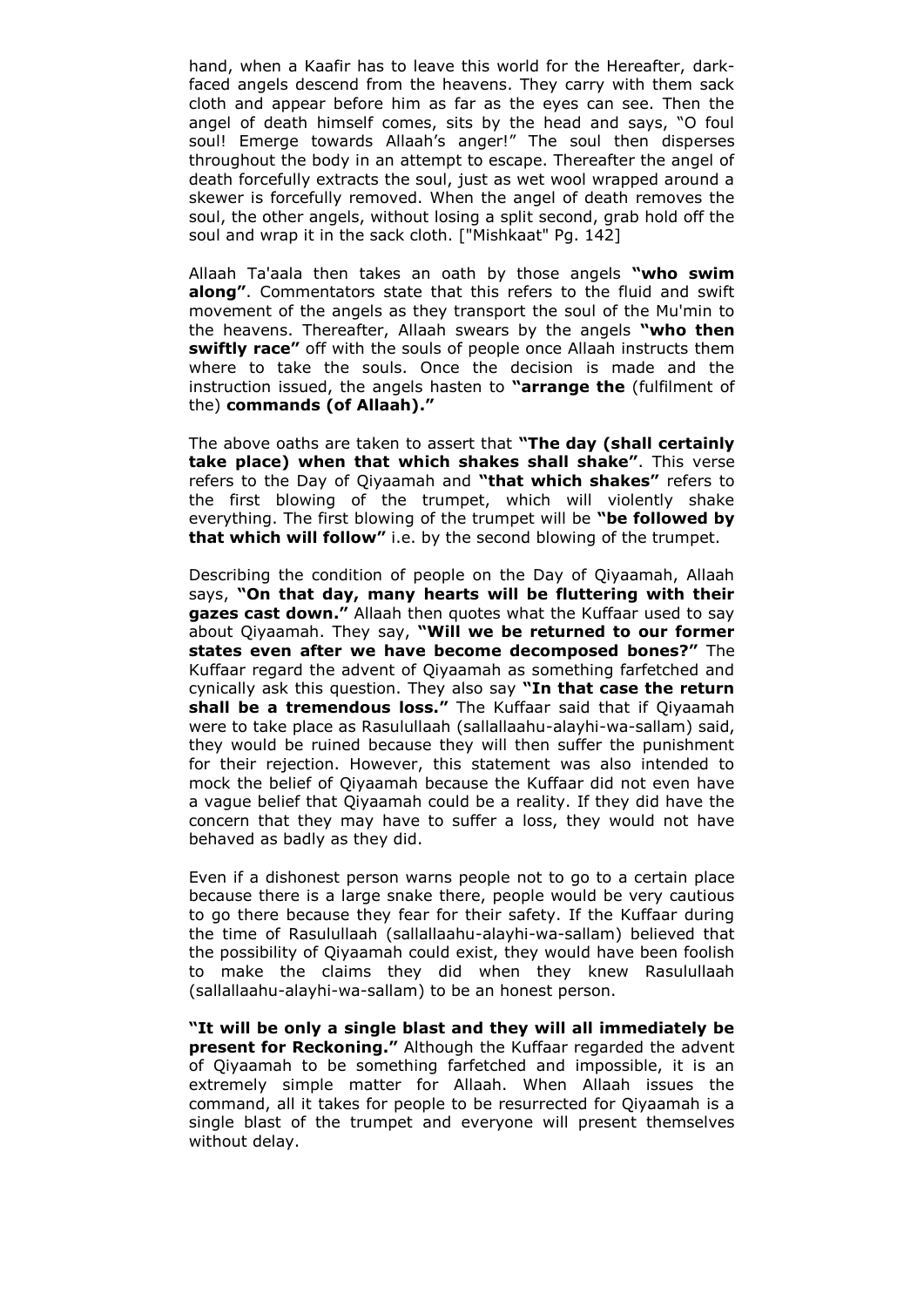ت َ ا ّٰ ْ هَلٌ اَنٰجِكَ حَدِيۡثُ مُوۡسٰى **∕** م<br>مثّ هُمُ <sub>َ</sub><br>دَرِيۡ خ ٔ<br>ا ﴾۱۵ ۘ ﴿ ْ اِذً نَادٰيُهُ ّٰ ُ ٷ ٗہ پر<br>بلا ر<br>ا رَبَّهُ بِالُوَادِ َ و ْ بِالُوَادِ الْمُقَدَّسِ ْ ال طُوًى ۞ لِذُهَبُ ْ ِاذ ِ و<br>ون <u>ء</u> الٰی فِرْعَہ ٗہ اِنَّهُ طَغْی ﷺ ّٰ , هَلٌ ْ فَقُلَهَا لَّكَ إِلَى ؚ<br>? َن ا ی ّک ֧<u>֖֚֓</u>֖֚֚ تَرَكَّى ۞ وَ آهُدِيَكَ ِدی , اَهۡدِیَكَ ۚ اِلٰی رَبِّكَ فَتَخۡشٰی ֝֟֝֝֝֝֝֝֝֝֝֝֝֝֝֟<u>֟</u> ْ بمؤ َ بِّكَ فَتَ .<br>. رَبِّكَ فَتَخۡشٰى ۚ ﴿ فَاَرٰعِهُ ّٰ ُ مُ الْأَيَّةَ  $\ddot{\phantom{0}}$ ی ّٰ ْ الأ ّٰ ی ْ ُکْب ْ الْكَبُرْيِ ﷺ َ د<br>و فَکذَّبَ6ِ عَصٰی ا<br>ا عَضي ١ آ ثُمَّ اَدۡبَرَ یَسۡعٰی ֧֖֧֦֖֧֦֖֧֦֖֧֦֝֟֟֟֟֟֟֟֟֟֟֟֟֟֟֟֟֟֟֟֟֟֟֩֕֟֩֕֝֟֟֩֕֟֩֩ ر<br>.  $\tilde{\cdot}$ .<br>ا اًدۡبَرَ يَسۡمٰى کُ فَحَشَرَ فَنَادٰی کُس فَقَالَ ٢ بُّکمُ ر<br>ا اَنَارَبُّكُمُ الْاَعْلٰ َع ْ الأعْلىٰ ﷺ فَأَخَذَهُ اللَّهُ نَكَالَ الْأَخِرَةِ َ ِ خِ ّٰ ْ نَكَالَ الْأَ َ وَ الْأُوَّلٰى ْ الۡاُوۡلٰ کَیۡ اِنَّ فِیۡ ذٰٰلِكَ لَعِبۡرَةً ابل<br>ا ْ فِيۡ ذٰٰلِكَ لَعِبۡرَةً لِّمَنۡ يَّخۡشٰى ֖֖֖֧֚֚֚֚֚֚֚֚֚֚֚֚֚֚֚֚֓<u>֓</u> ֧֦֧֦֧֦֧֦֦֦֦֦֦֦֦֧֦ׅ֧֦֧֦֧֦֧֦֧֦֝֟֟֓֝֟֜֓֟֜֓֟֜֓ ؚ لِّمَنۡ یَّخۡشٰی ۣ ۣ<del>ۗ</del>

- **15. Has the story of Moosa (A.S) reached you?**
- **16. When his Rabb called him on the blessed valley of Tuwa.**
- **17. "Go to Fir"oun for he has certainly transgressed."**
- **18. "Tell him, "Do you want to be purified?""**
- **19. ""And should I guide you to your Rabb so that you may fear (Him)?""**
- **20. So he showed him a great sign.**
- **21. But he falsified and disobeyed.**
- **22. Then he turned away and applied himself.**
- **23. He gathered the people and proclaimed…**
- **24. …"I am your highest Rabb!"**
- **25. So Allaah seized him with the punishment of this world and the Hereafter.**

## **26. There is certainly a lesson in this for the one who fears.**

Hadhrat Moosa (A.S) was from the Bani Israa'eel who lived in Egypt from the time of Hadhrat Yusuf (A.S). The Copts of Egypt greatly oppressed the Bani Israa'eel and made their lives miserable. It was during these trying times that Hadhrat Moosa (A.S) was born. Upon direction from Allaah Ta'aala, his mother placed him in a basket, which she put in the river. When the basket passed by Fir'oun's palace, Fir'oun's wife had it removed from the river. When she saw the child inside, she was overwhelmed with the child and beseeched Fir'oun to keep the child as a son in the palace. Consequently, Hadhrat Moosa (A.S) grew up in Fir'oun's palace. When he grew up, he killed a Copt by mistake when he tried to assist an Israa'eeli. When the news reached Fir'oun and his ministers, they decided to execute Hadhrat Moosa (A.S). Learning of their intention, Hadhrat Moosa (A.S) left Egypt and settled in Madyan where he married and tended the goats of his father-in-law for ten years.

He then decided to return to Egypt with his wife but lost the way. Eventually, he saw what appeared to be a fire in the distance. Thinking that he could get a brand of fire to keep his wife warm and find someone to direct him, Hadhrat Moosa (A.S) set out in the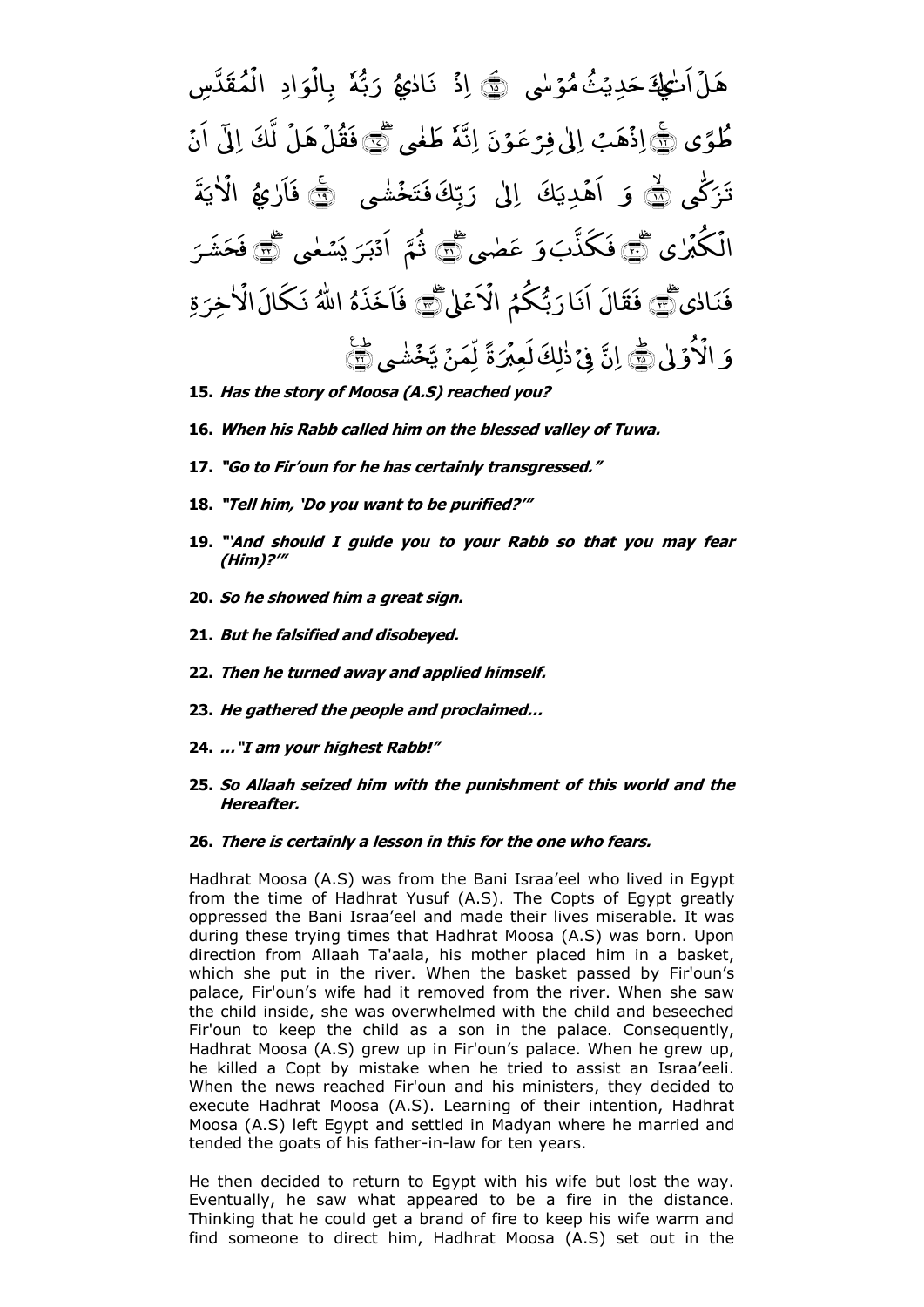direction of the "fire". When he reached the sacred valley of Tuwa where the "fire" was, Allaah addressed him and made him a prophet. Allaah asked him to throw down his staff, which Allaah made into a snake and Allaah also showed him that his hand could become a shining lamp by placing it beneath his arm. Allaah also commanded him to preach to Fir'oun and his people. It is with reference to this that Allaah says, **"Has the story of Moosa (A.S) reached you? When his Rabb called him on the blessed valley of Tuwa** (He said to him) **"Go to Fir"oun for he has certainly transgressed. Tell him, "Do you want to be purified? And should I guide you to your Rabb so that you may fear (Him)?""**

Complying with Allaah's command, Hadhrat Moosa (A.S) left for Egypt where he was joined by his brother Haaroon (A.S) whom Allaah had also made a prophet at Hadhrat Moosa (A.S)'s request. Entering Fir'oun's court, they warned him about Allaah's punishment if he did not desist from his evil ways. They told him, **"It has been revealed to us that punishment shall be for those who falsify and turn away."<sup>1</sup>** Hearing that Hadhrat Moosa (A.S) preached the divinity of Allaah, Fir'oun was extremely upset because he indoctrinated the people into believing that he was their god. He asked Hadhrat Moosa (A.S) a series of questions to intimidate him, but Hadhrat Moosa (A.S) answered the questions with great courage. Unable to win any ground from Hadhrat Moosa (A.S), Fir'oun finally said, **"If you take another as a deity besides myself, I shall definitely make you of the prisoners!" Moosa (A.S) said, "Even if I bring you a clear proof?" Fir"oun said, "Bring it if you are truthful." So Moosa (A.S) cast down his staff and it suddenly became a manifest serpent. And he withdrew his hand, which instantly turned white for all to see."** [Surah Shu'araa (26), verses 29-33]

It is with reference to these miracles that Allaah says, **"So he**  [Hadhrat Moosa (A.S)] **showed him** (Fir'oun) **a great sign."**  However, instead of accepting, Fir'oun **"falsified and disobeyed."**  Fir'oun then declared that Hadhrat Moosa (A.S) was a magician and arranged a contest between Hadhrat Moosa (A.S) and the magicians of the land. Not only did Hadhrat Moosa (A.S) defeat the magicians, but he made them all Mu'mineen. However, Fir'oun was still adamant not to accept and continued claiming his divinity. Allaah says that Fir'oun **"turned away and applied himself"** to find a way to stop the spread of Hadhrat Moosa (A.S)'s message. **"He gathered the people and proclaimed, "I am your highest Rabb!""** However, all his schemes failed and he was eventually drowned with his entire army. Allaah says, **"So Allaah seized him with the punishment of this world and the Hereafter."** 

Allaah says about Fir'oun in Surah Hood<sup>2</sup>, "**He will lead his people on the Day of Judgement and enter them into the Fire. It is an evil place indeed where they shall be entered."** About him and his army, Allaah says in Surah Qasas<sup>3</sup>, **"We set a curse after them in this world and on the Day of Qiyaamah, they shall be among the hateful."**

Allaah declares, **"There is certainly a lesson in this for the one who fears."** People who are concerned that they should not suffer the same plight because of disobedience will heed the lessons in this episode. However, those who are heedless of the warnings and who

 $<sup>1</sup>$  Surah TaaHaa (20), verse 48</sup>

<sup>2</sup> Surah 11, verse 98.

 $3$  Surah 28, verse 42.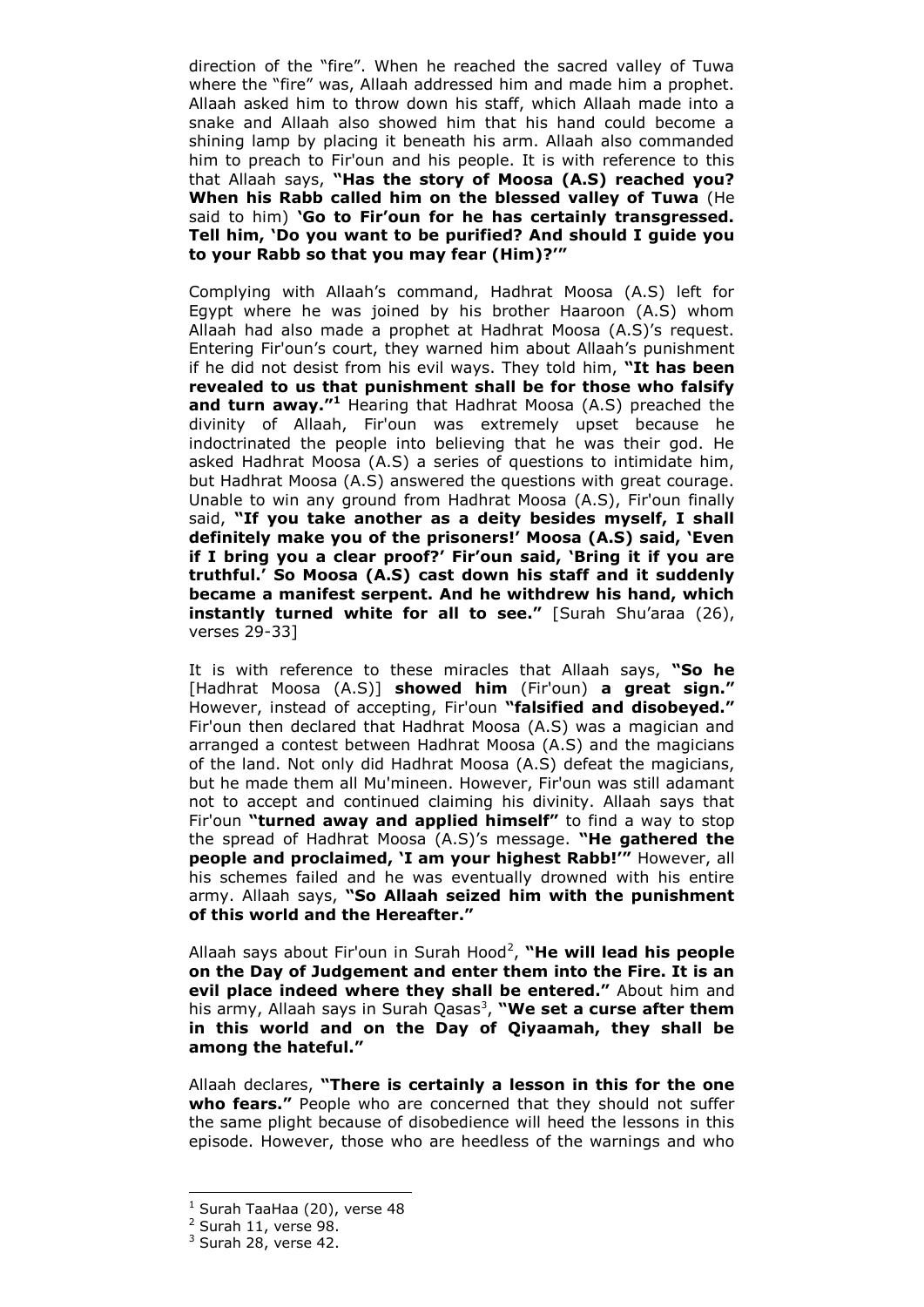do not care to apply their intelligence will continue to disobey Allaah. Like Fir'oun and his people, they will also destroy themselves.

The details of Hadhrat Moosa (A.S)'s story is discussed in Surah Yunus [Surah 10, verses 75-92], Surah TaaHaa [Surah 20, verses 9- 98], Surah Naml [Surah 27, verses 7-14], Surah Qasas [Surah 28, verses 3-50] and several other Surahs as well.

َ ا ً ق ْ َ د ُّ َ َا ا ْ ُ ۡ َن ا ُ َ َّ َِ ال ا ؕ َنّٰ َا ﴿ ٝ﴿ ۲۷﴾ ّٰ ّ و َ َ اف َ َکہ ْ َ س َ َ ف َ ر ى ا َ ہ ﴾۲۸ ۙ ﴿ َ َ ا َ َہ ۡ َی َ َ ل ط ْ َغ ا ا َ حہ ّٰ ُ ض َ ج َ ل ْ َ ا ﴿ ۪﴿ ۲۹﴾ َ َ لِ ّٰ ذ َ د ْ َ ب َ ْ ض َر ْ اا ا َ ہ ّٰ َ ا ﴿ ؕ ۳۰﴾ َ ج َ ل ْ َ ا َ ا َ ہ َ َ ا م َ ہ ْ ِمن ا َ عہ ّٰ ْل َ م ﴿ ۪﴿ ۳۱﴾ َ َ ال َ ِجب ْ ال ا َ سہ ّٰ ْ َر ا ﴾۳۲ ۙ ﴿ َ عالَّ ُک ْ ا ً َ َ م ُک ْ اِم َ ْ ِاَ ﴿ ؕ ۳۳﴾ ن

**27. Are you more difficult to create or the sky? Allaah has created it…**

- **28. …elevated its roof, perfected it...**
- **29. …made its night dark and made its day manifest.**
- **30. Thereafter, Allaah spread out the earth.**
- **31. He extracted from the earth her water and fodder…**
- **32. …and firmly stationed the mountains.**

## **33. All this for your benefit and for the benefit of your animals.**

Further addressing those who reject the coming of Qiyaamah, Allaah asks, **"Are you more difficult to create or the sky?"** Because the sky is a much larger creation and contains so many phenomena, any person will understand that its creation should be more difficult than the creation of a man<sup>4</sup>. If Allaah has the power to create the sky, he certainly has the power to resurrect man on the Day of Qiyaamah. Not only did Allaah create the sky, Allaah also **"elevated its roof, perfected it, made its night dark and made its day manifest."**  Allaah relates the night and day to the sky because it appears as if they extend from the sky.

After creating the sky, **"Allaah spread out the earth. He extracted from the earth her water and fodder and firmly stationed the mountains** (to stabilise the earth)**. All this for your benefit and for the benefit of your animals."** It is therefore incumbent upon man to express gratitude to Allaah for all these bounties and to believe in the divine scriptures and whatever Allaah has revealed to His Ambiya (A.S). Refer to the commentaries of verses 9 to 12 of Surah HaaMeem Sajdah (Surah 41) for details about the sequence in which Allaah created the heavens and the earth.

<sup>&</sup>lt;sup>4</sup> This is based on the understanding of man in human terms. However, for Allaah, large and small things are equally easy to create.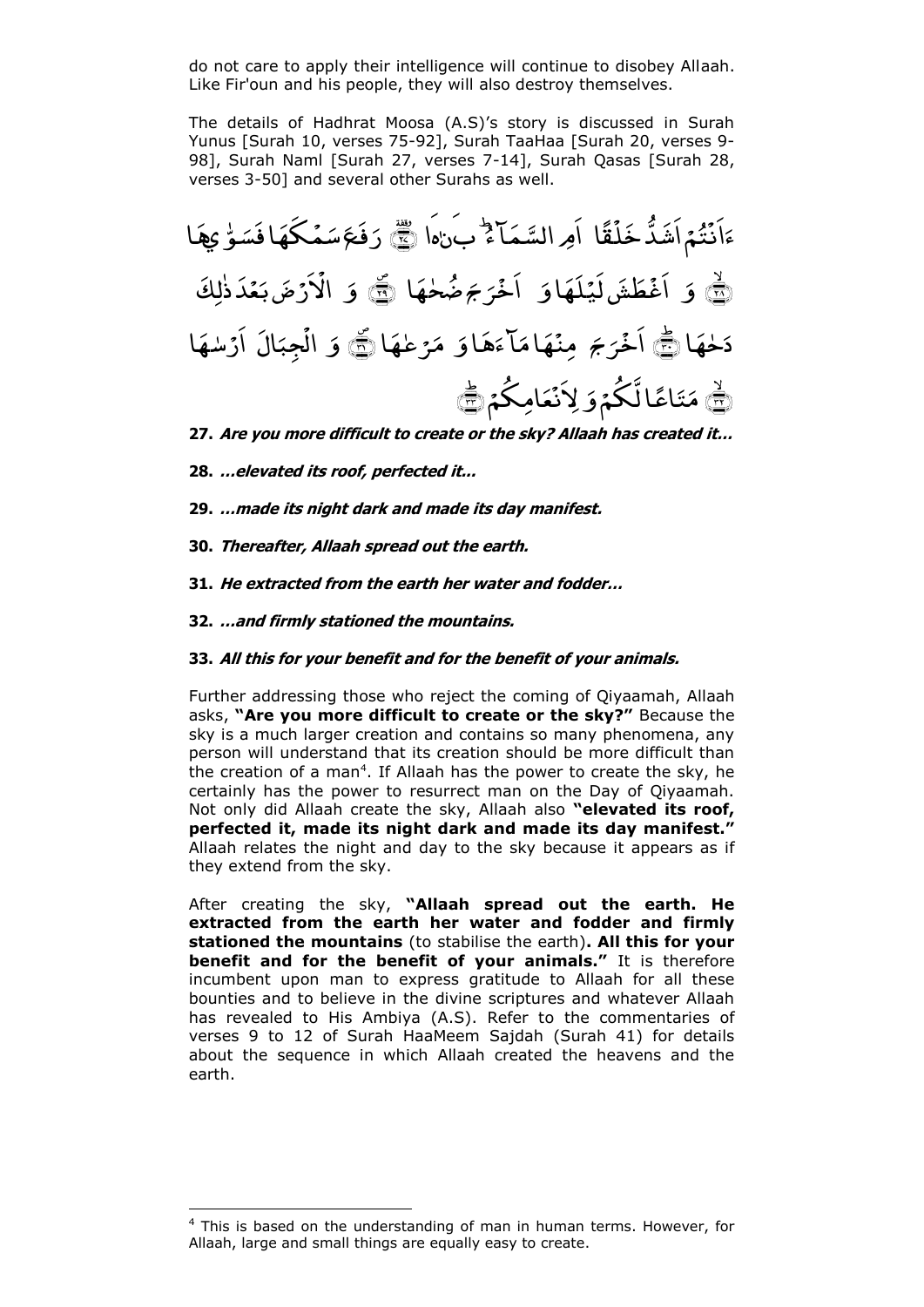تِ الطَّامَّةَ َ ءَ **م**<br>. فَإِذَا جَآءَتِ الطَّآمَّةَ الۡكَٰهُرٰى ّٰ ْ ُکْب ْ الْكُبْرِٰي ﷺ یَوۡ مَر یَتَذَکَّرُ الۡانۡسَانُ مَاسَعٰی ֧֖֧֦֖֧֦֖֧֦֖֧֦֝֟֟֟֟֟֟֟֟֟֟֟֟֟֟֟֟֟֟֟֟֟֟֩֕֟֩֕֝֟֟֩֕֟֩֩ َ اس ام<br>ا م ن<br>پ ان َ تىر<br>ئىس <sup>∶</sup> ِن ْ الا تَذَكَّرُ **ِ**  $\ddot{x}$ .<br>ا ی **م** و<br>وفر .<br>ا ی  $\left(\frac{1}{\sqrt{2}}\right)$ َ وَ بُرِّزَتِ الۡجَحِيۡمُ لِمَنۡ يَّرٰى ٢ جَحِیۡمُ ج ْ <sub>ڗ</sub>ؚڒؘتؚ١ڵ ل<br>مو .<br>ا بُرِّزَتِ الْجَحِيْمُ لِمَنْ يَّرْى ﴿ وَا فَاَمَّا مَنْ طَغْي ّٰ ام<br>ا فَأَمَّا مَنۡ طَغٰی ۞ َ  $\tilde{9}$ َ َل ث ا ّٰ ا<br>ا ځما ْ الُحَىٰوةَ الدُّنۡيَا  $\ddot{\cdot}$ ی ْ الدُّنۡيَا ( ۗ فَإِنَّ الۡجَحِيۡمَ هِيَ الۡمَاٰوٰی ّٰ ؚ<br>? ا َ ْ ال  $\overline{\phantom{0}}$ ِہی َ ب<br>جَحِیۡمَ ج ْ فَإِنَّ الْجَحِيْمَ هِيَ الْمَاٰوٰي ١ وَ اَمَّا مَنۡ خَافَ ام<br>ا ا م َّ َم ا َ ِ ٖہ ّ ب َ ر  $\overline{a}$ قما*مر*  $\overline{\phantom{a}}$ مَقَامَ رَبِّهٖ وَ نَهَى النَّفَسَ عَنِ الْهَوٰى ֧֖֖֖֦֚֚֚֚֝֝֝֝֝֝֝֝֝<u>֓</u> ់ نِ الأ <u>ء</u> ع َ س ْ نَّهَى النَّفْسَ عَنِ الْهَوٰى ﴾ فَاِنَّ الْجَنَّةَ م<br>ڊ ج ْ الُجَنَّةَ هِيَ الْمَاَوٰ ي ّٰ <sup>:</sup> ا َ ْ ال َ ِہی َ ۚ یَسۡ ۡکُوۡ نَكَ عَنِ السَّاعَةِ نِ السَّاعَ لُوۡنَكَ عَنِ السَّاعَةِ ۖ اَيَّانَ مُرۡسٰهَا ֧ׅ֖֧֝֟֟֟֟֟֟֟֟֟֟֟֟֟֟֜<sup>֟</sup> ام<br>ا م ِ اُ ټَانَ مُرَسْهَا ﴿ ا فِیۡمَ اَنۡتَ مِنۡ ت , َن ا ل ا<br>ا ْ ذِكَرْكِهَا ۗ إِلَىٰ رَبِّكَ مُنۡتَم ֧֖֖֖֖֖֖֖֖֖֚֚֚֚֚֚֚֚֚֚֝֝֝֝֝֝֝֟<u>֚</u> َ  $\ddot{x}$ , ن ڊّكَ *مُ* ر<br>ا اِلٰىٰ رَبِّكَ مُنۡتَمٰ يِهَا ١ .<br>ب اِنَّمَآ اُنۡتَ مُنۡذِرُ مَنۡ يَّخۡشٰهَا ֧֦֦֧֦֧֦֧֦֧֦֧֦֧֦֧֦֧֦֧֦֧֦֧֦֧֦֧֦֝**֓** ْ و <sub>پَن</sub>ْ پَنْ ام<br>ا م ر<br>ا ِ رُ<br>بُرُ , ن **∕** و<br>ھ <u>َ</u> ت , َن ا َّ كَاَنَّهُمۡ يَوۡمَ يَرَوۡنَهَالَمۡ يَلۡبَثُوۡٓالِلَّا عَشِيَّةً  $\ddot{\phantom{0}}$ ب ؚ Ţ .<br>ا وَنَهَالَمۡ يَ َ ل .<br>ا ی  $\overline{a}$ و<br>وفر .<br>ا كَانَّهُمْ يَوۡمَ يَرَوۡنَهَا لَمۡ يَلۡبَثُوۡٓا اِلَّا عَشِيَّةً اَوۡ ضُحٰهَا ١ ֧<u>֖֚֓</u>

## **TRANSLATION:**

- **34. So when the tremendous calamity befalls…**
- **35. …that day man will recall what he did…**
- **36. …and Jahannam will be manifest for those who look on.**
- **37. As for the one who transgresses…**
- **38. …and who prefers the life of this world…**
- **39. …then Jahannam shall certainly be his abode.**
- **40. As for the one who fears standing before his Rabb and who restrains himself from carnal passions…**
- **41. …then Jannah shall definitely be his abode.**
- **42. They ask you about when Qiyaamah will take place.**
- **43. What have you to tell about it?**
- **44. To your Rabb belongs (the knowledge of) its term.**
- **45. You are a warner only to him who fears it.**
- **46. The day when they see it, it will seem as if they lived only an evening or a morning.**

Referring to Qiyaamah, Allaah says, **"So when the tremendous calamity befalls, that day man will recall what he did and Jahannam will be manifest for those who look on."** The Arabic word "taamma" (translated above as **"calamity"**) is derived from the word "tamma" which refers to something that rises above and overwhelms everything else. Qiyaamah is therefore referred to as "taamma" because it is a calamity that overwhelms all other calamities.

Hadhrat Hasan Basri (A.R) states that **"the tremendous calamity"**  refers to the second blowing of the trumpet. When Qiyaamah takes place, every person will realise whether his deeds are good enough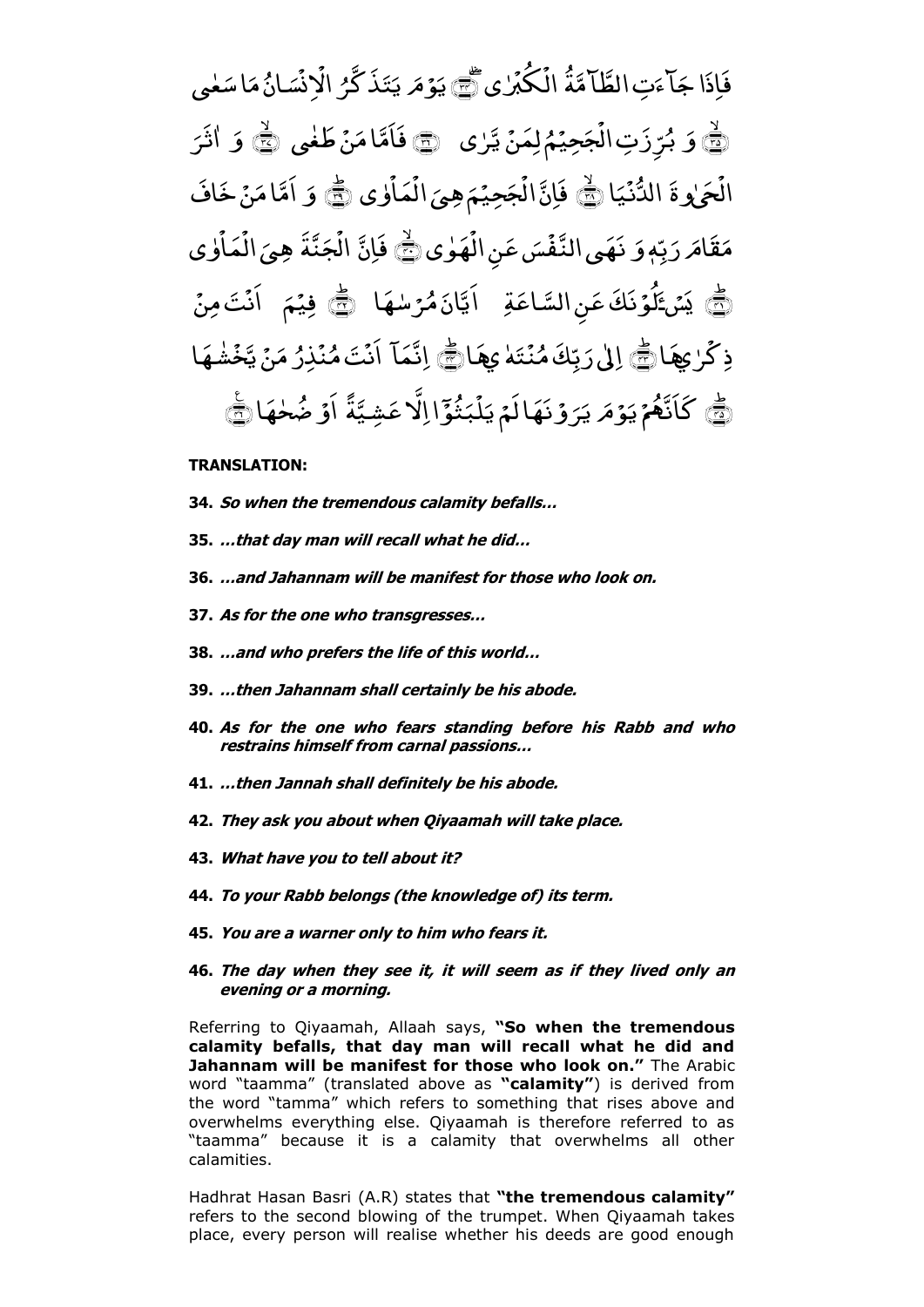to take him to Jannah or whether they are lacking. On that day there will be only two groups, as Allaah says in Surah Shura, **"A group shall be in Jannah, while another shall be in the Blaze."** [Surah 42, verse 7]

Allaah refers to these two groups individually. Speaking of those destined for Jahannam, Allaah says, **"As for the one who transgresses and who prefers the life of this world, then Jahannam shall certainly be his abode."** People generally cling to kufr and refuse to accept Islaam because they fear losing their wealth or positions. This displays their preference for this world over the Hereafter. It is for the same reason that Muslims also commit sins. Chasing after wealth, fame and position leads people to commit sins, to neglect their Fardh and Waajib obligations and to involve themselves in everything that violates Allaah's commands. On the other hand, when a person gives preference to the life Hereafter, he will be conscious about leading a life of piety and will stay far from sin.

Allaah then speaks about the second type of person when He says, **"As for the one who fears standing before his Rabb and who restrains himself from carnal passions, then Jannah shall definitely be his abode."** Whenever a person wants to do good and abstain from evil, his carnal self presents an obstacle. One's carnal self wants only pleasure and enjoyment and loves the world for this. It has no inclination for the Hereafter because its concern is only for the pleasures of this world. It will therefore spur a person on to commit sins and to lead a life of recklessness. Therefore, when a person gains control over his carnal self (his Nafs), he will be able to abstain from sin and will content himself with what is Halaal instead of Haraam. Such people will attain the high ranks of Jannah.

The person who fears standing for reckoning before Allaah will receive two gardens of Jannah, as Allaah says in Surah Rahmaan, **"The one who fears standing in the presence of his Rabb shall have two gardens."** [Surah 55, verse 46]

Hadhrat Jaabir (R.A) narrates that Rasulullaah (sallallaahu-alayhiwa-sallam) said, "I fear most for my Ummah that they follow the dictates of their Nafs and that they entertain lengthy hopes. The desires of the Nafs prevents one from the truth and lengthy hopes make one forget about the Aakhirah. This world is travelling and leaving while the Aakhirah is travelling and approaching. Each has its sons, so if you can avoid being a son of this world then do so. Today you are in the place of deeds (the world) where there is no reckoning and tomorrow you will be in the Aakhirah where there are no deeds (only reckoning)." ["Mishkaat" Pg. 444]

Addressing Rasulullaah (sallallaahu-alayhi-wa-sallam), Allaah says, **"They ask you about when Qiyaamah will take place."** The Kuffaar actually asked about Qiyaamah mockingly because they did not really want to know when it will occur. Allaah says to Rasulullaah (sallallaahu-alayhi-wa-sallam), **"What have you to tell about it?"**  Rasulullaah (sallallaahu-alayhi-wa-sallam) could not inform them about when Qiyaamah will take place because he was not informed about its date. **"To your Rabb belongs (the knowledge of) its term."** Allaah says in Surah A'raaf, **"They ask you regarding Qiyaamah, when will it occur? Say, "The knowledge of this is with my Rabb. Only He will manifest it on its time. It will be weighty on the heavens and the earth and will appear suddenly." They ask you as if you have perfect knowledge of it. Say, "The knowledge of this is only with Allaah, but most people do not know.""** [Surah 7, verse 187]